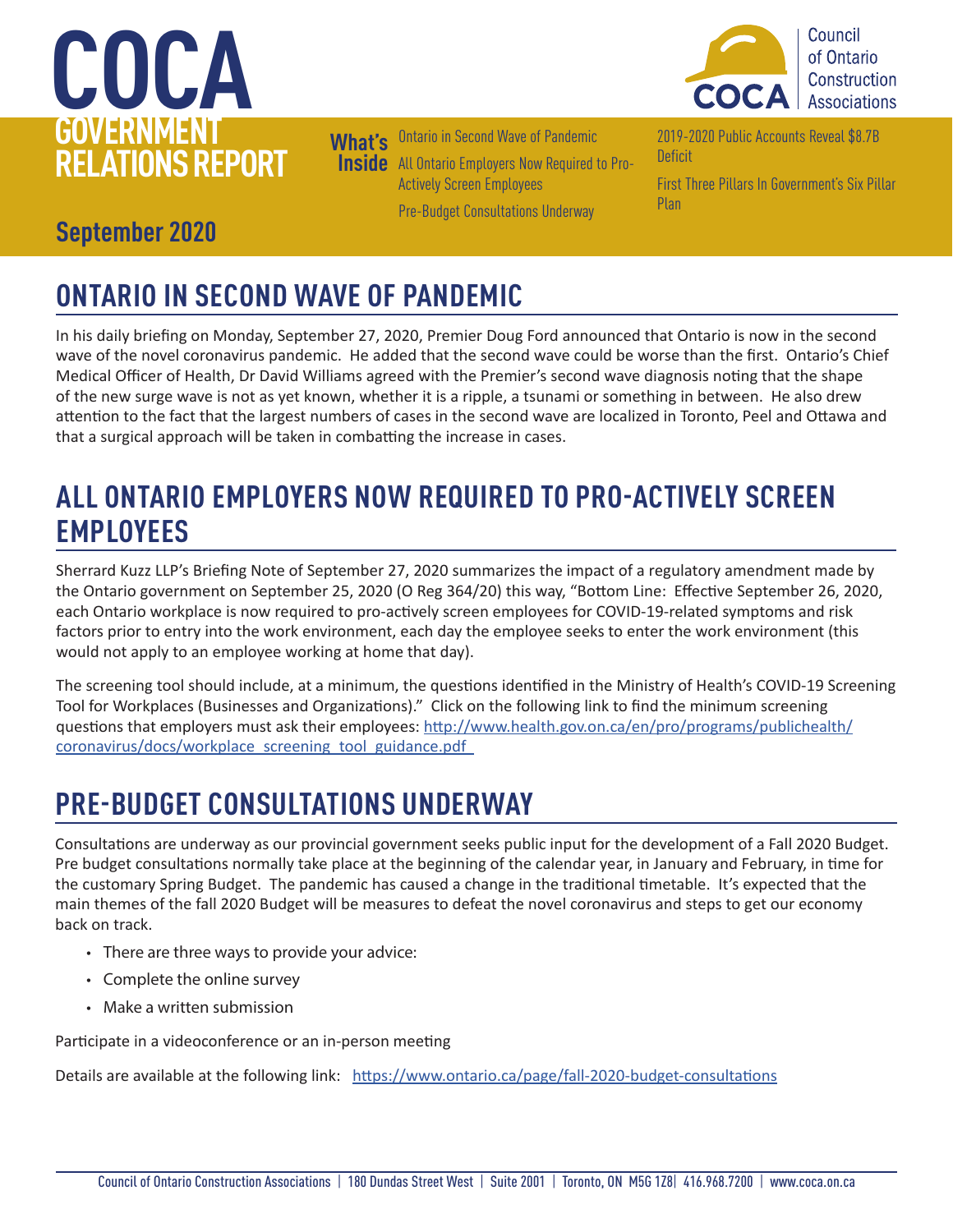## **COCA GOVERNMENT RELATIONS REPORT September 2020**



### **2019-2020 PUBLIC ACCOUNTS REVEAL \$8.7B DEFICIT**

Chair of the Treasury Board, Peter Bethlenfalvy, tabled Ontario's public accounts for the 2019-2020 fiscal year last week. Here are the highlights:

- The Province posted an \$8.7 billion deficit for the fiscal year ended March 31, 2020, which is lower than the 2019 Budget due to higher revenues and lower interest on debt, and partially offset by an increase in program spending .
- Total revenues are \$156.1 billion, which are \$1.9 billion or 1.2 per cent higher than the 2019 Budget mainly due to higher taxation revenues
- Total program expenses are \$152.3 billion, which are \$2.2 billion or 1.5 per cent higher than the 2019 Budget. While investments are higher in health, education, children's and social services, justice and other programs, program expenses in postsecondary education are lower due to lower demand in government programs
- The Province took decisive action on March 17, 2020 by declaring a state of emergency to protect the health and safety of all individuals and families and to help contain the spread of the novel coronavirus (COVID-19) outbreak.
- In 2019–20, the government invested \$53 million in the health and long-term care sectors, targeted towards increased public health funding, surveillance, and laboratory and home testing, while also investing in virtual care and Telehealth Ontario.
- COVID-19 has impacted the province financially in 2019–20 as demonstrated by the increased investments made in hospitals, long-term care and through the Support for Families program. It is anticipated that COVID-19 will have a more significant financial impact in 2020–21. As the pandemic unfolds, the impacts on the economy are continually re-evaluated and assessed.
- Interest on debt is lower than the 2019 Budget by \$0.8 billion due to lower than forecast interest rates, but slightly higher by \$0.1 billion, or 0.8 per cent from the previous year
- The net book value of Ontario's capital assets, such as buildings and transportation infrastructures, grew by \$5.6 billion during the year. Ontario invested \$11.8 billion in assets owned by the Province reflecting new capital investments, mainly in the transportation, health and education sectors. The Province also made \$2.3 billion in additional investments in transfers to non-consolidated partners and other infrastructure expenditures
- Total liabilities increased by \$21.7 billion and total financial assets increased by \$6.9 billion, resulting in an increase of \$14.8 billion or 4.4 per cent in net debt from the previous year (see details on pages 21-26). Accumulated deficit increased by \$9.1 billion or 4.2 per cent from the previous year mainly as a result of the reported deficit of \$8.7 billion and other adjustments.

The full report is available at the following link https://www.ontario.ca/page/public-accounts-2019-20-annual-report